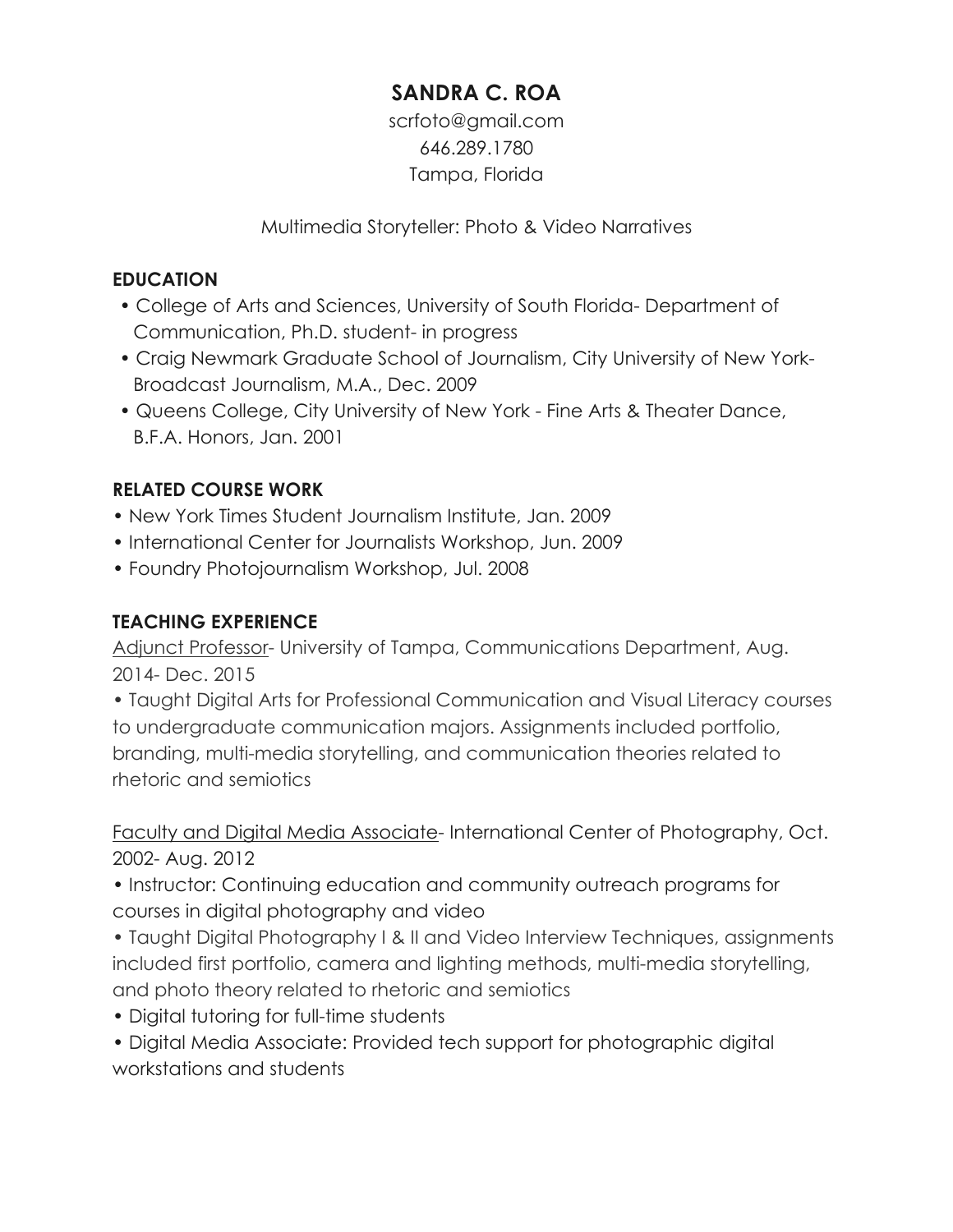## **PROFESSIONAL EXPERIENCE**

Multimedia News Manager- University of South Florida, Oct. 2016- present

- Report, produce, and publish multi-media news and enterprise stories to support the university's strategic mission
- Storyboard, film, and edit video narratives to promote research, community partnerships, and institutional initiatives
- Collaborate with partners throughout the colleges and administrative departments to develop content strategies and opportunities for related platforms and events
- Mediate university projects with outside producers to ensure consistent use of the university's brand
- Shoot and edit short clips for local and national media outlets
- Founding member of the university's only dedicated news content team which focuses on strategic storytelling
- Established a small team of multi-media journalists and photographers for the university communications and marketing department
- Developed digital workflows and the university's first digital asset management system

Salon Producer- Reading the Pictures, Mar. 2010- 2018

- Produced and hosted live online discussions regarding news photography with a community of scholars and practitioners: Migrant Salon; Trump's First 100 Days, Seeing Science, etc.
- Researched and implemented digital platforms and workflows for live broadcasts
- Promoted webinars through all digital platforms including main web pages and social media
- Edited short highlights clips of the live webinars to share with partners and on social media

Multimedia Journalist- USF Health Communications Department, Mar. 2015- Oct. 2016

- Wrote and produced stories to support the academic mission
- Re-packaged visual stories for various online platforms
- Created standard animation and video brand assets
- Developed content strategy to build audiences around specific strategic initiatives
- Oversaw all video production to ensure the correct use of the brand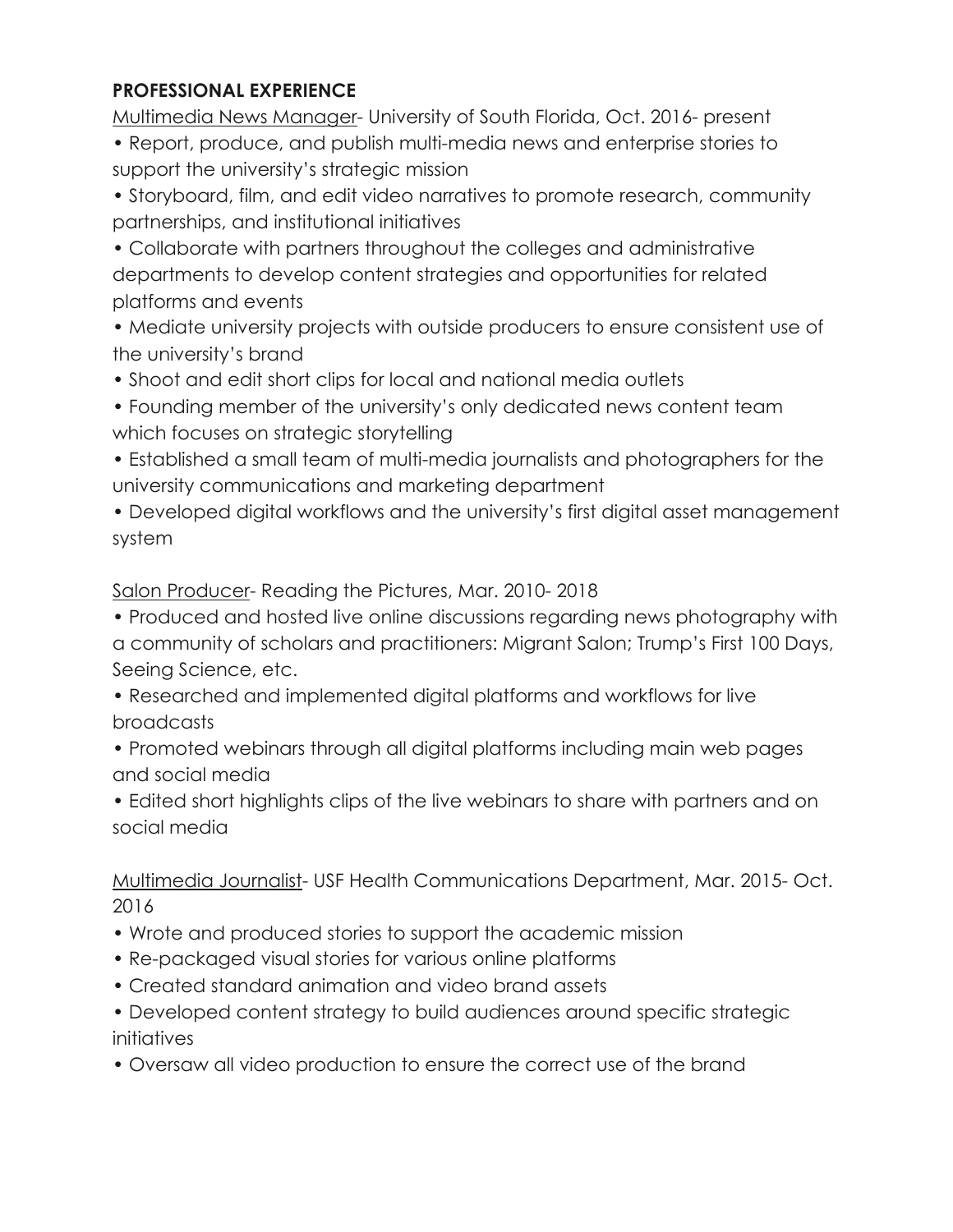New Media and Communications - Circolombia, Jun. 2010- Sept. 2015

- Media Relations: Represented the company and artists for all media-related communications
- Digital Promotion: Created and maintained social media accounts
- Administrative: Wrote and circulated annual company reports; Assisted with artist travel, payroll, and health care
- Production Manager: Scheduled all freight logistics, rehearsals, stage schedules, costumes maintenance, merchandise sales
- Photographer/ Videographer of music and dance concerts including backstage
- Design: Webmaster and designer for the company and tour websites

## Freelance Multimedia Producer- 2004- 2014

- Photographer: Reportage, spot news, events, editorial, and portraits
- Documentary storytelling: Fully produced short documentary videos
- Blogger: Content producer and editor for various clients
- Field Assistant/ Videographer/ Translator: Nat Geo, Western Sahara, 2006
- Workshop Instructor: Indigenous Media Project, Colombia, 2005-2007

News Desk, Radio Jackie News, Nov. 2011- May 2012

- Produced three-minute news bulletins and pre-recorded audio for news segments in a commercial radio station
- Writer, interviewer, and presenter for top-of-the-hour news broadcasts

Video Department, Fellowship, The New York Times, Jan. 2009- Dec. 2009

- Assisted in all aspects of video production: camera, research, writing, and editing
- Producer of "Video Vows" segments for the Sunday Style section.
- LENS Blog: Producer of multimedia blog posts about prominent photojournalists.

# **SKILLS & SOFTWARE**

Proficient in all aspects of photography and video production (analog and digital); Adobe Creative Suite (Premiere, Adobe After Effects, Photoshop, Illustrator, Lightroom); Knowledgeable in Web-specific technology (i.e., live stream, social media, digital media), Experienced in several Content Management Systems; FAA-UAS Certified, PADI Open Water Certified

# **AWARDS & HONORS**